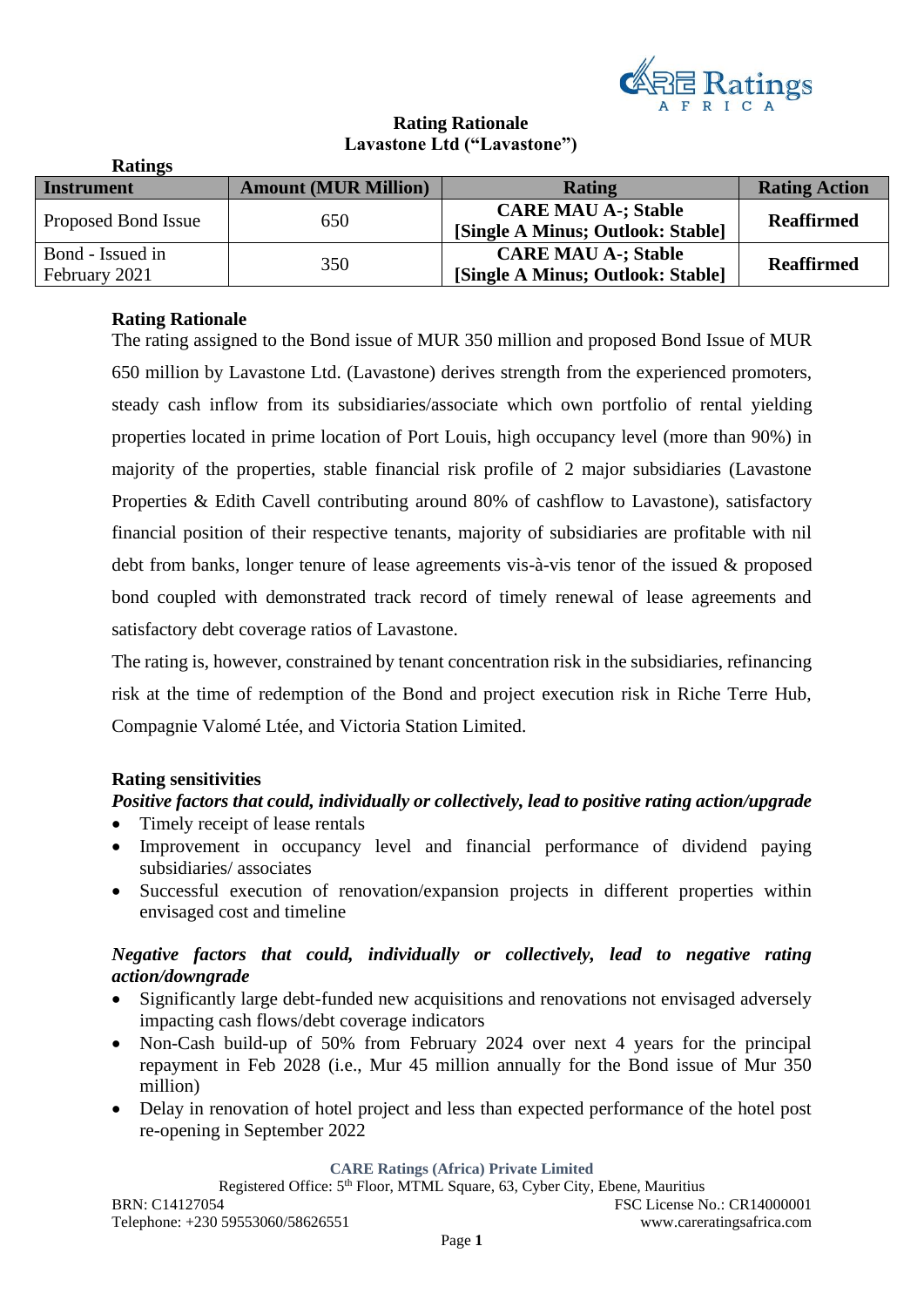

#### **BACKGROUND**

Lavastone Ltd (Lavastone) is a holding company having investments in real estate (office space, commercial space, hotels) through its 6 subsidiaries and 1 associate. Lavastone derives its revenue as dividend and interest income from subsidiaries and associate, which in turn derives revenue by way of rentals from different properties. It mainly holds and manages Taylor group's investment in the real estate sector.

Lavastone was a wholly owned subsidiary of CIM Holdings Limited – holding company of CIM Financial Services Ltd ("CFSL" rated CARE MAU AA; Negative). As on September 30, 2020, the holding structure of Lavastone was as under:



Kingston Asset Management Ltd (KAM) is Mauritius based investment holding company of Mr. Colin Taylor & his brothers and sister and Scott Investment Ltd (SIL) is held by his cousin Mr. Tim Taylor.

Following restructuring exercise in November 2020, KAML and Scott acquired the entire 53% stake of CIM Holdings in Lavastone. Subsequently in August 2021, KAML has acquired entire stake of Scotts in Lavastone and additional stake from the market.

As per Lavastone communique dated 6 September 2021, KAML has acquired 203,120,004 ordinary shares of Lavastone at a price of Rs 1.76/-per ordinary share and following the transaction KAML holds a total of 406,997,716 shares representing almost 60% of stake of Lavastone and the balance 40% is held by public**.**

**Management:** Lavastone, professionally managed company, is governed by 8-member Board of Directors comprising of 3 members from Taylor family, 4 eminent professionals as Independent Director and 1 Executive Director. Mr. Colin Taylor is the Chairman of Lavastone and Taylor Smith Investment. The strategic affairs of the company are looked after by Mr.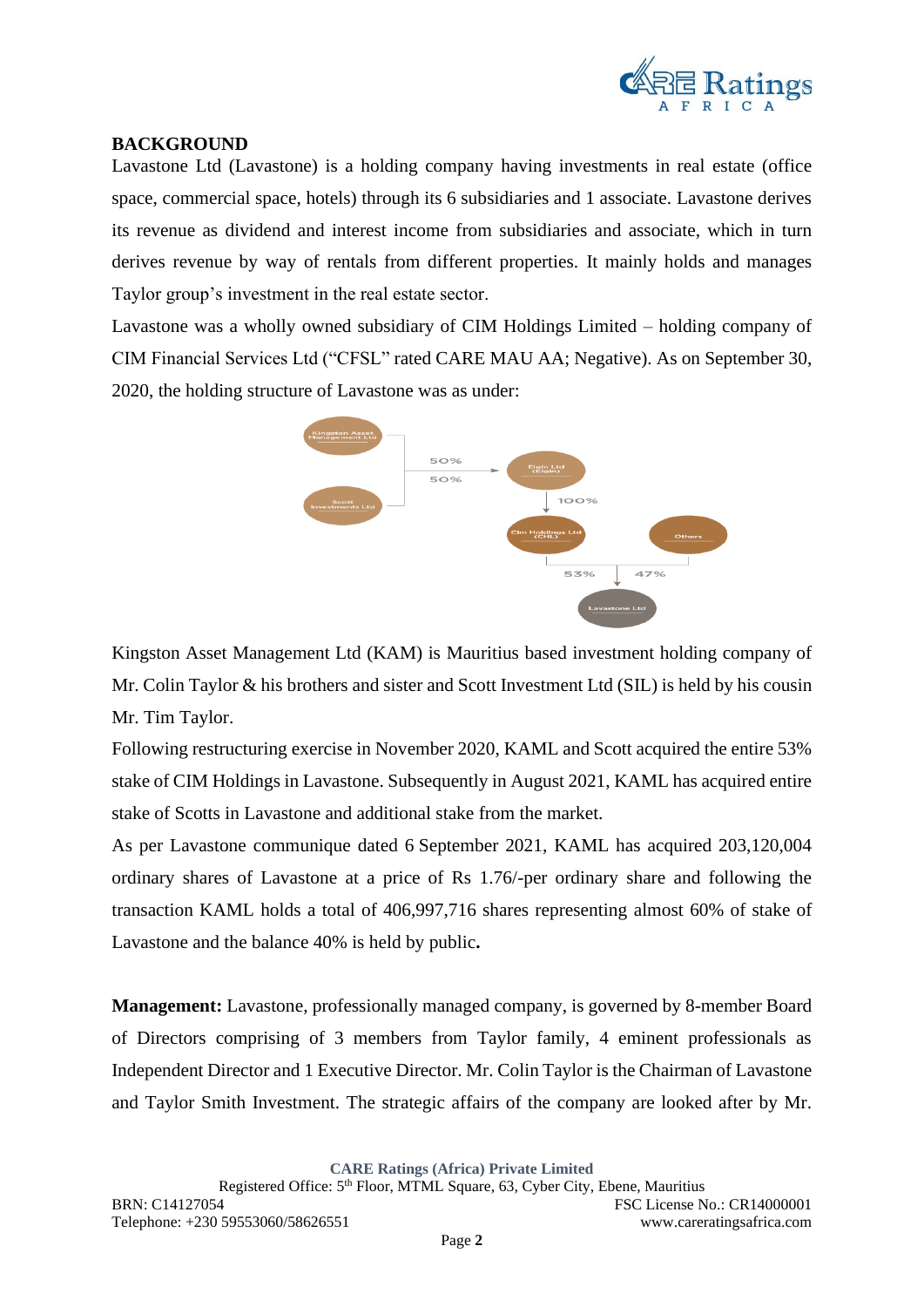

Nicolas Vaudin (MD), who joined Lavastone in 2017 and has more than 14 years of experience of working in the Mauritian real estate industry, and his team.

# **CREDIT RISK ASSESSMENT**

**Experienced promoters**

Incorporated in 2012, Lavastone is now the holding company for the property cluster of Mr. Colin Taylor family, main promoter of CIM Financial Services Ltd. It is owned and managed by the Taylor family of Mauritius, having its presence in Mauritius for more than 100 years. The Taylor family has set up Taylor- Smith Investment Company which has interest in the port, logistics and distribution, distribution of retail products, financial services and manufacturing industries with a team of 700 people across various business units. Taylor family through KAML holds 60% of Lavastone Ltd.

**Satisfactory portfolio of rent generating properties located in prime location of Port Louis** Lavastone holds 8 commercial (office & retail) and industrial properties in and around Port Louis, 2 hotel projects in Mauritius & Rodrigues, few parking lots in Port Louis and land bank in the south (Le Morne, Black River) and prime location of Mauritius (Riche Terre, Trianon and Port Louis) through 6 subsidiaries. The group structure and income source of the major group companies:



|                                                          |                                                                          |      |     |                | wur muuon         |              |
|----------------------------------------------------------|--------------------------------------------------------------------------|------|-----|----------------|-------------------|--------------|
| <b>Companies [FY20]</b>                                  | <b>Stake</b><br><b>PAT</b><br><b>Source of revenue</b><br><b>Revenue</b> |      |     |                | <b>Total debt</b> |              |
| <b>Subsidiaries</b>                                      |                                                                          |      |     |                | From              | From         |
|                                                          |                                                                          |      |     |                | Lavastone         | <b>Banks</b> |
| Lavastone Properties Ltd                                 | Rentals from various properties<br>(retail, office, industrial, parking) | 100% | 164 | 86             |                   |              |
| Edith Cavell Properties Ltd<br>(Operational from Jan 20) | Rentals from tenants of 246 Edith Cavell<br>Court (Retail & office)      | 100% | 29  | $\mathfrak{D}$ | 298               |              |
| Compagnie Valome Ltée<br>(Project Stage from Mar 21)     | <b>Rentals from Hotel Property</b><br>(Mourouk Ebony Hotel-Rodrigues)    | 100% | 6   | 2              |                   |              |

**CARE Ratings (Africa) Private Limited**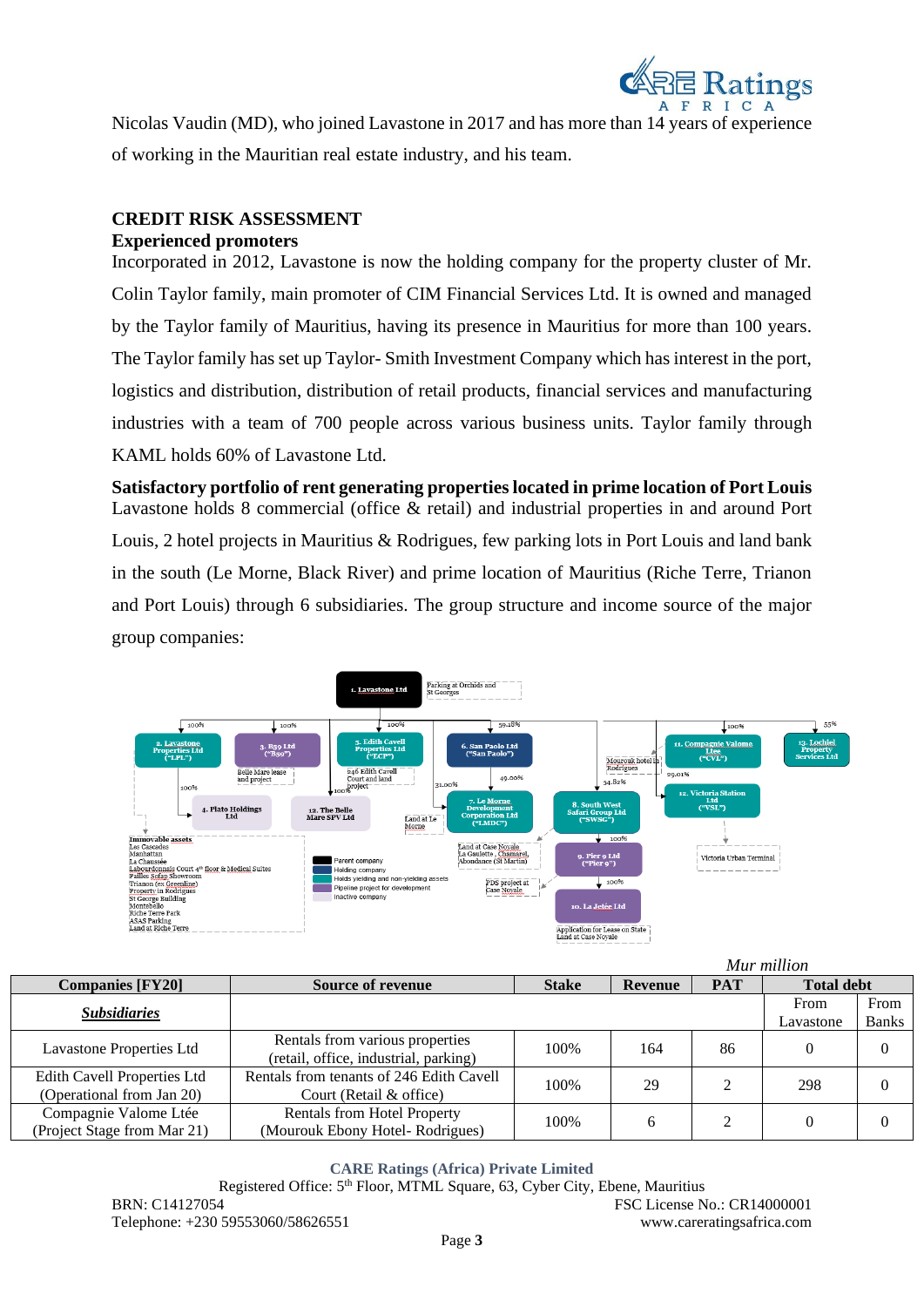

|                                                                                                     |                                                                    |      |  | RLCA   |  |    |
|-----------------------------------------------------------------------------------------------------|--------------------------------------------------------------------|------|--|--------|--|----|
| B59 Ltd (Completed on $1st$<br>October 2021)                                                        | Rentals from Hotel property<br>(Emeraude Beach Attitude extension) | 100% |  | $-10*$ |  | 56 |
| <i><b>Associate</b></i>                                                                             |                                                                    |      |  |        |  |    |
| Victoria Station Limited                                                                            | Rentals from retail space, office space and                        | 29%  |  | -9*    |  |    |
| (Project stage)                                                                                     | bus terminal                                                       |      |  |        |  |    |
| *I ess due to booking finance goot during project stage. Finance goot is part of total project goot |                                                                    |      |  |        |  |    |

*\*Loss due to booking finance cost during project stage. Finance cost is part of total project cost*

# **Steady cash inflow (dividend, interest and capital repayment) from various group companies, holding rent yielding properties**

Lavastone owns 23 properties (8 commercial buildings, parking lots and land bank) though its various subsidiaries. Lavastone's major revenue will be in the form of dividends, interest and capital repayment of loans (loans given to subsidiaries out of the proposed bond issue) to be received from various companies (5 subsidiaries & 1 associate) engaged in the property sector:

| <b>MUR Million</b>                                               | FY19 | <b>FY20</b> | FY21<br>Prov. |
|------------------------------------------------------------------|------|-------------|---------------|
|                                                                  |      |             |               |
| Dividend from subsidiaries/associates                            | 43   | 14          | 69            |
| Interest from subsidiaries/associates                            | 11   | 14          | 12            |
| Capital repayment by subsidiaries/associates                     | 77   | 25          |               |
| <b>Total</b>                                                     | 131  | 53          | 82            |
|                                                                  |      |             |               |
| Dividend, interest & capital repayment from Lavastone Properties | 51   | 28          | 70            |
| Dividend, interest and capital repayment from Edith Cavell       |      | 21          | 12            |
| <b>Total cashflow from Lavastone Properties and Edith Cavell</b> | 51   | 48          | 82            |
|                                                                  |      |             |               |
| % Of cashflow from Lavastone Properties                          | 38%  | 52%         | 85%           |
| % Of cashflow from Lavastone Properties and Edith Cavell         | 39%  | 91%         | 100%          |

#### **Stable financial profile of Lavastone Properties & Edith Cavell (contributing 80-100% of the cashflow to Lavastone) and satisfactory financial position of their Lessees 1. Lavastone Properties Ltd: -**

Lavastone Properties Ltd. (100% owned by Lavastone) owns 8 commercial buildings and parking lots with a leasable area of over  $49,000 \text{ m}^2$  (leased out for office space, retail space and industrial warehouse), located in Port Louis, Riche Terre, Plaine Lauzan, Montebello, Pailles, Trianon and Rodrigues. It receives monthly rentals from these properties. Lavastone Properties received loan of Mur 45 million from Lavastone for acquisition of land in Plaine Lauzun and development of service road. Project status as under:

|                  | <b>Purpose</b>                           | <b>Amount (MUR million)</b> | <b>Status (September 2021)</b>                       |
|------------------|------------------------------------------|-----------------------------|------------------------------------------------------|
|                  | Acquisition of land at Plaine Lauzun     | 33                          | Completed. Loan extended by Lavastone                |
| 2.               | Development of Service Road              |                             | Completed. Loan extended by Lavastone                |
|                  | Acquisition & refurbishment of 7th floor |                             | Expected to be completed by Dec 2021                 |
|                  | of Les Cascades Building                 | 50                          | Loan will be extended post completion of property    |
|                  | Construction of warehouse for retail at  |                             | Project currently on hold.                           |
| $\overline{4}$ . | Riche Terre Hub                          | 325                         | Construction of warehouse in Rich Terre hub to start |
|                  |                                          |                             | only after signing of intent to Lease Agreement.     |
|                  | Total                                    |                             |                                                      |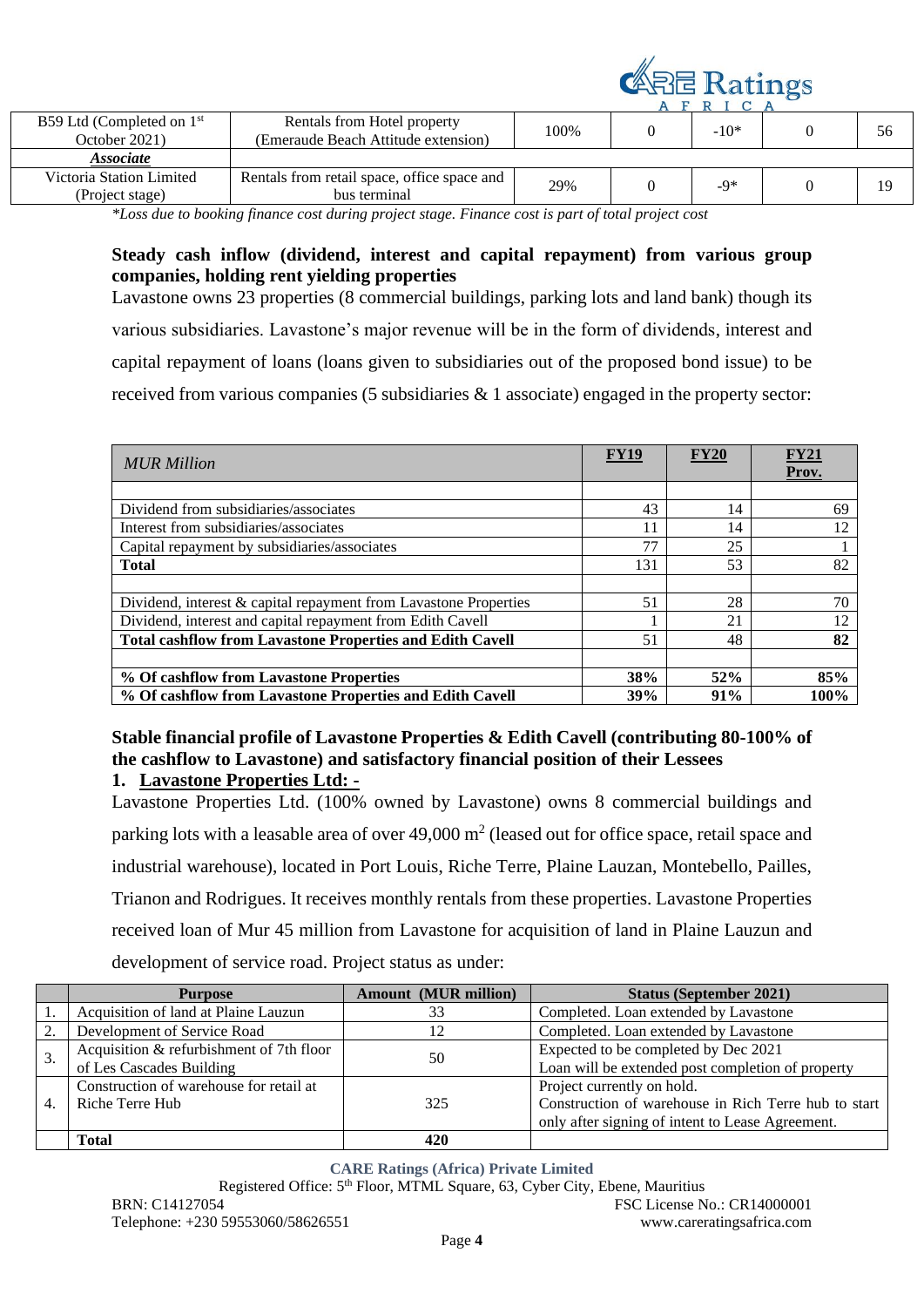

During discussion, management intimated that out of MUR 650 million - Bond of MUR 325 million will be issued only if Lavastone goes ahead with warehouse construction in Riche Terre. The principal repayment will be amortized over a period of 14 years. Lavastone Properties will be paying annual interest and dividend to Lavastone. Past & projected financial performance of Lavastone Properties is as under (considering additional debt of Mur 325 million for Rich Terre):

| <b>Lavastone Properties Ltd (MUR Million)</b> | <b>FY19</b>    | <b>FY20</b>   | <b>FY21</b> |
|-----------------------------------------------|----------------|---------------|-------------|
|                                               | <b>Audited</b> |               | Prov.       |
| <b>Revenue</b>                                | 157            | 164           | 175         |
| <b>EBITDA</b>                                 | 89             | 95            | 101         |
| Depreciation & amortisation                   | 0.3            | 0.5           | 2           |
| Inter group interest                          | 5              |               |             |
| Fair value gain on investment properties      | 83             | $\mathcal{I}$ |             |
| <b>PBT</b>                                    | 167            | 102           | 105         |
| <b>PAT</b>                                    | 139            | 86            | 87          |
| <b>GCA</b>                                    | 56             | 79            | 89          |
| Dividend Paid/Proposed                        | 14             | 14            | 69          |
| Repayment of loan from Lavastone (principal)  | 69             | 37            | $\Omega$    |
| <b>Total Debt</b>                             | 37             | ۰             | 33          |
| Cash $\&$ cash equivalents                    | 14             | 10            | 31          |
| Tangible Networth                             | 1,094          | 1,166         | 1,178       |
| EBIDTA margin (%)                             | 56.42          | 57.79         | 57.84       |
| PAT margin (%)                                | 88.74          | 52.17         | 46.52       |
| Gearing $(X)$                                 | 0.03           | 0.00          | 0.03        |
| <b>Total Debt/EBITDA</b>                      | 0.42           | 0.00          | 0.33        |
| Interest coverage (EBITDA/Interest)           | 16.62          | 74.17         | 116.59      |

In FY20, Lavastone Properties has received rentals of MUR 164 million, increase of 4% from FY19, due to higher occupancy in St George and escalation of rentals. The rentals are projected to increase in FY21 due to increase in occupancy in St George building & parking and the company's smaller properties. In FY24, the revenue is expected to increase with progressive income from new tenants in Riche Terre Hub. Post that the revenue is projected to increase by around 3.5% in line with rent escalation clauses.

Lavastone Properties derives around 80% of revenue from 5 rental generating properties situated in Port Louis and Riche Terre. These 5 main properties are Les Cascades, Riche Terre Industrial Park, Riche Terre Hub, Manhattan and St Georges. Details of the properties are stated below: *MUR million*

| Owner           | <b>Lavastone Properties Ltd</b> |                        |                    |                 |                |                |              |
|-----------------|---------------------------------|------------------------|--------------------|-----------------|----------------|----------------|--------------|
|                 | Les                             | <b>Riche Terre</b>     | <b>Riche Terre</b> | <b>Manhatta</b> | <b>St</b>      | <b>Others</b>  | <b>Total</b> |
| <b>Property</b> | <b>Cascades</b>                 | <b>Industrial park</b> | Hub                | $\mathbf n$     | <b>Georges</b> |                |              |
| Location        | Port Louis                      | Riche Terre            | Riche Terre        |                 |                | Port Louis,    |              |
|                 |                                 |                        |                    | Port Louis      | Port Louis     | Montebello,    |              |
|                 |                                 |                        |                    |                 |                | Rodrigues $\&$ |              |
|                 |                                 |                        |                    |                 |                | Trianon        |              |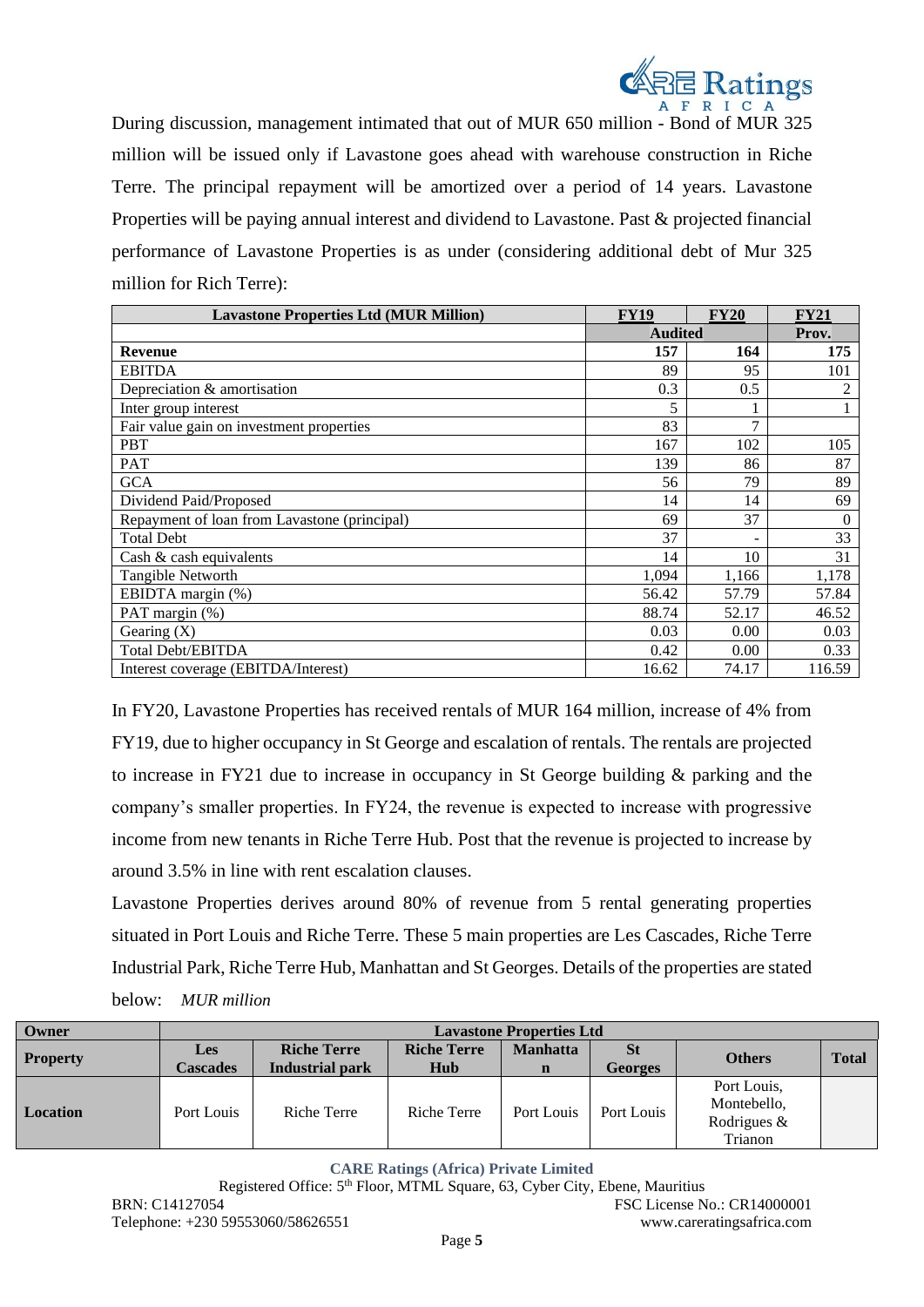

| Owner                                          | <b>Lavastone Properties Ltd</b> |                                                                                 |                           |                                        |                                       |                                              |              |
|------------------------------------------------|---------------------------------|---------------------------------------------------------------------------------|---------------------------|----------------------------------------|---------------------------------------|----------------------------------------------|--------------|
| <b>Property</b>                                | <b>Les</b>                      | <b>Riche Terre</b>                                                              | <b>Riche Terre</b>        | <b>Manhatta</b>                        | <b>St</b>                             | <b>Others</b>                                | <b>Total</b> |
|                                                | <b>Cascades</b>                 | <b>Industrial park</b>                                                          | Hub                       | $\mathbf n$                            | <b>Georges</b>                        |                                              |              |
| Leasable Area in<br>m <sup>2</sup>             | 6,897                           | 15,466                                                                          | 6,110                     | 5,925                                  | 1,322                                 | 13,666                                       | 49,38<br>6   |
| <b>Valuation</b><br>(Report Date)              | 265<br>(Nov 2020)               | 267<br>(Nov 2020)                                                               | $62$ [Land]<br>(Nov 2020) | 125<br>(Nov 2020)                      | 76<br>(Nov)<br>2020)                  | 331<br>(Nov 2020)                            | 1,126        |
| <b>Type</b>                                    | Office                          | Industrial                                                                      | Industrial                | Office                                 | Office                                | Industrial $(58\%)$ ,<br>Parking (18%), etc. |              |
| Key Lessees $\&\%$<br><b>Area Occupied</b>     | <b>IQEQ</b><br>$(90\%)$         | Scott Group<br>$(60\%)$ , The Brand<br>House Ltd $(11\%)$ ,<br>Sukpak Ltd (12%) | The Brand<br>House Ltd    | <b>CIM</b><br>Finance<br>Ltd $(100\%)$ | <b>CIM</b><br>Finance<br>Ltd. $(71%)$ | Small tenants.<br>individuals, parking       |              |
| <b>Occupancy (FY21)</b>                        | 90%                             | 100%                                                                            | To be                     | 100%                                   | 84%                                   | 94%                                          | 94%          |
| <b>Occupancy</b> (FY20)                        | 92%                             | 100%                                                                            | constructed               | 100%                                   | 90%                                   | 94%                                          | 97%          |
| <b>Total Rentals</b><br>$FY21*$                | 55                              | 42                                                                              | NM                        | 24                                     | 17                                    | 37                                           | 175          |
| <b>Total Rentals</b><br>$FY20*$                | 55                              | 42                                                                              | NM                        | 23                                     | 9                                     | 35                                           | 164          |
| <b>Weighted Lease</b><br><b>Expiry</b> (years) | 8                               | 6                                                                               | NA                        | 7                                      | 7                                     | 3                                            |              |

*\*Comprises of Rental income & Operating income*

Lavastone properties will receive an annual rental of MUR 151 million in FY22 (with escalation), of which MUR 124 million (i.e. around 80% of the rentals) are from 4 major tenants – CIM group, Scott Investments Limited (Scott group and The Brand House) and IQEQ Global Business (Mauritius) Ltd (IQEQ). Accordingly, CRAF has analyzed, the financial performance of these 4 key lessees to establish their financial ability to pay lease rental in a timely manner. Les Cascades' principal tenant is IQEQ, occupying over  $6,200 \text{ m}^2 (90\%)$  of the total leasable area of  $6,897 \text{ m}^2$  and contributing to 97% of the annual rental income of the building. IQEQ's rental agreement is valid until June 2029. The company provides compliance, administration, asset and advisory services to investment funds, global companies, family offices and private clients operating worldwide. The past financial of IQEQ:

| <b>IQEQ Global Business (Mauritius) Ltd (MUR Million)</b> | <b>FY18</b> | <b>FY19</b>    | <b>FY20</b> |
|-----------------------------------------------------------|-------------|----------------|-------------|
|                                                           |             | <b>Audited</b> |             |
| Revenue                                                   | 521.5       | 541.1          | 525.6       |
| <b>EBITDAR</b>                                            | 65.4        | 118.7          | 118.7       |
| Rent expense                                              | 39.6        | 50.8           | 54.8        |
| <b>EBITDA</b>                                             | 25.8        | 67.9           | 64.0        |
| <b>PAT</b>                                                | 7.6         | $-4.2$         | 3.1         |
| <b>GCA</b>                                                | 32.5        | 54.3           | 49.9        |
| Total Debt (incl. obligations under finance lease)        | 11.3        | 347.1          |             |
| Cash & cash equivalents                                   | 41.0        | 7.4            | 11.4        |
| Tangible Networth                                         | 31.1        | 30.1           | 14.1        |
| Rent-to-income ratio (%)                                  | 7.60        | 9.38           | 10.42       |
| Gearing $(X)$                                             | 0.36        | 11.53          | 0.62        |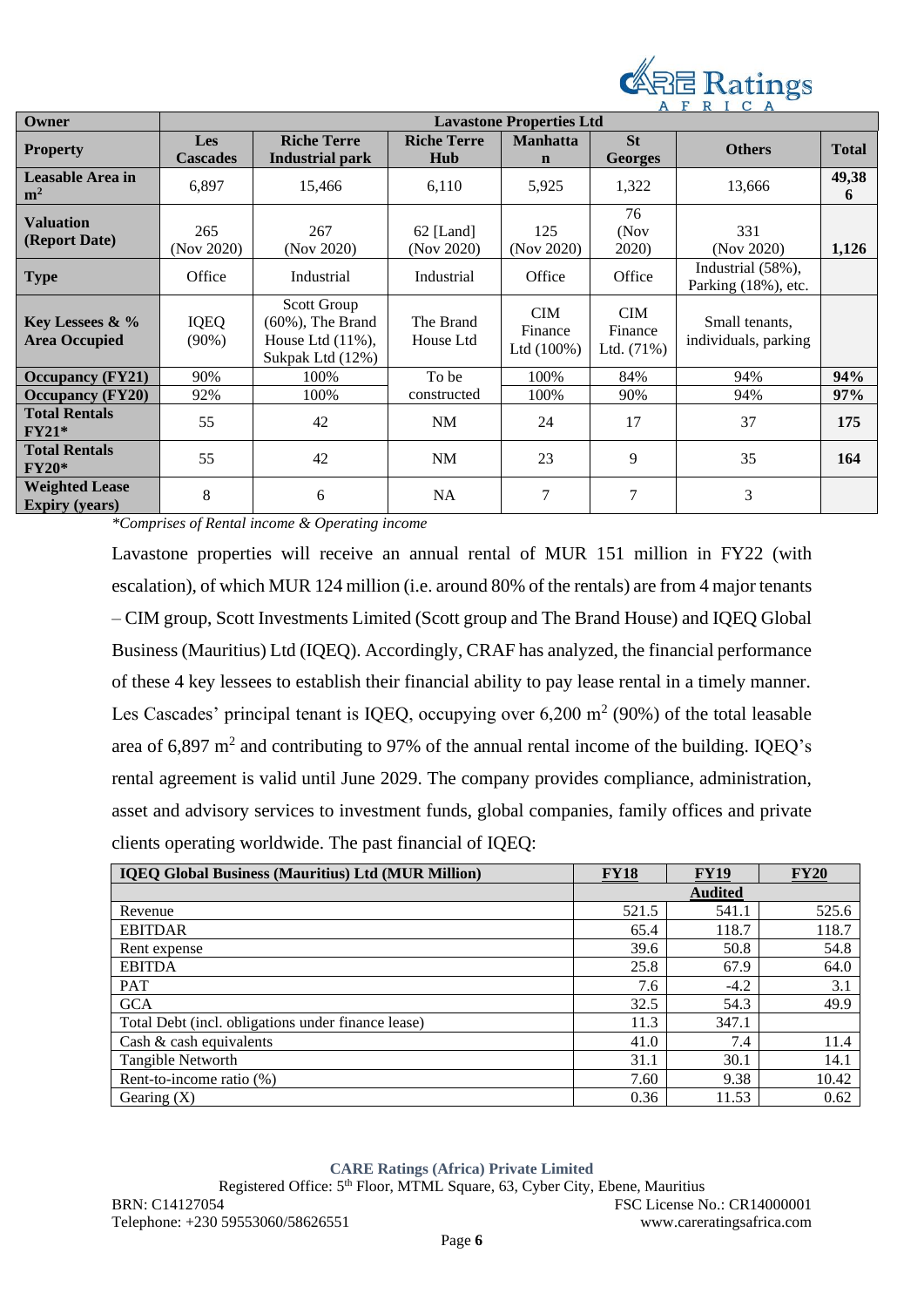

**Riche Terre Industrial Park,** located next to the motorway, comprises 15,466m<sup>2</sup> gross leasable area which is occupied by offices, warehousing and light manufacturing units. The main tenants are Scott Group and The Brand House (part of Scott Investments Limited), accounting for 78% of the annual rental. Scott Group is engaged in the import & sale of consumer and pharmaceutical products since 1937.

**Scott & Co Ltd (MUR Million) FY18 FY18 FY19 FY20 Audited** Total income 1,417.5 1,563.4 1,439.0 EBITDAR 101.1 144.2 78.9 Rent expense 23.1 23.1 4.1 EBITDA 121.1 74.9 PAT  $32.7$  64.1 29.5 GCA 57.7 91.7 91.7 91.7 91.7 91.7 91.7  $\frac{1}{2}$ Total Debt 227.9 Tangible Networth 19.6 and 19.6 and 19.6 and 19.6 and 19.6 and 19.6 and 19.6 and 19.6 and 19.6 and 19.6 and 19 Rent-to-income ratio (%)  $1.21$   $1.48$  0.27 PAT margin (%) 2.40 2.40 4.32 2.05 Gearing (X)  $0.81$  0.51 0.54

Scott Group's lease agreements is valid for 9 years, expiring on Sept. 30, 2028.

**Riche Terre Hub** is a new property with a budgeted gross leasable area of  $6,110 \text{ m}^2$  (55% of which is currently under discussion for development). The Brand House (part of Taylor-Smith group) had signed an intent to lease agreement to occupy  $3,410 \text{ m}^2$ . However, since the COVID-19 pandemic hit the shores of Mauritius, The Brand House has requested Lavastone to keep the project on hold. They will go ahead with their warehouse project only after satisfactory reassessment of demand for retail products (furniture and electronic items) in Mauritius

The Brand House is a leading distributor and retailer of home appliances and consumer electronics in Mauritius. It is a profitable company, making it a strong tenant with strong rent coverage. The past financial performance of The Brand House is as follows:

| The Brand House Ltd (MUR Million) | <b>FY18</b>    | <b>FY19</b> | <b>FY20</b> |  |
|-----------------------------------|----------------|-------------|-------------|--|
|                                   | <b>Audited</b> |             |             |  |
| Revenue                           | 2,705.8        | 2,853.4     | 2,479.1     |  |
| Operating expenses excluding rent | 2,519.6        | 2,625.0     | 2,219.71    |  |
| <b>EBITDAR</b>                    | 186.2          | 228.3       | 259.4       |  |
| Rent expense                      | 58.3           | 61.2        | 64.3        |  |
| <b>EBITDA</b>                     | 127.8          | 167.1       | 195.1       |  |
| <b>PAT</b>                        | 77.2           | 114.1       | 73.0        |  |
| <b>GCA</b>                        | 105.9          | 138.1       | 153.2       |  |
| <b>Total Debt</b>                 | 41.9           | 126.4       | 31.2        |  |
| Tangible Networth                 | 344.4          | 423.4       | 439.6       |  |
| Rent-to-income ratio (%)          | 2.16           | 2.15        | 2.59        |  |
| PAT margin (%)                    | 2.85           | 4.00        | 2.95        |  |
| Gearing $(X)$                     | 0.12           | 0.30        | 0.07        |  |

**CARE Ratings (Africa) Private Limited**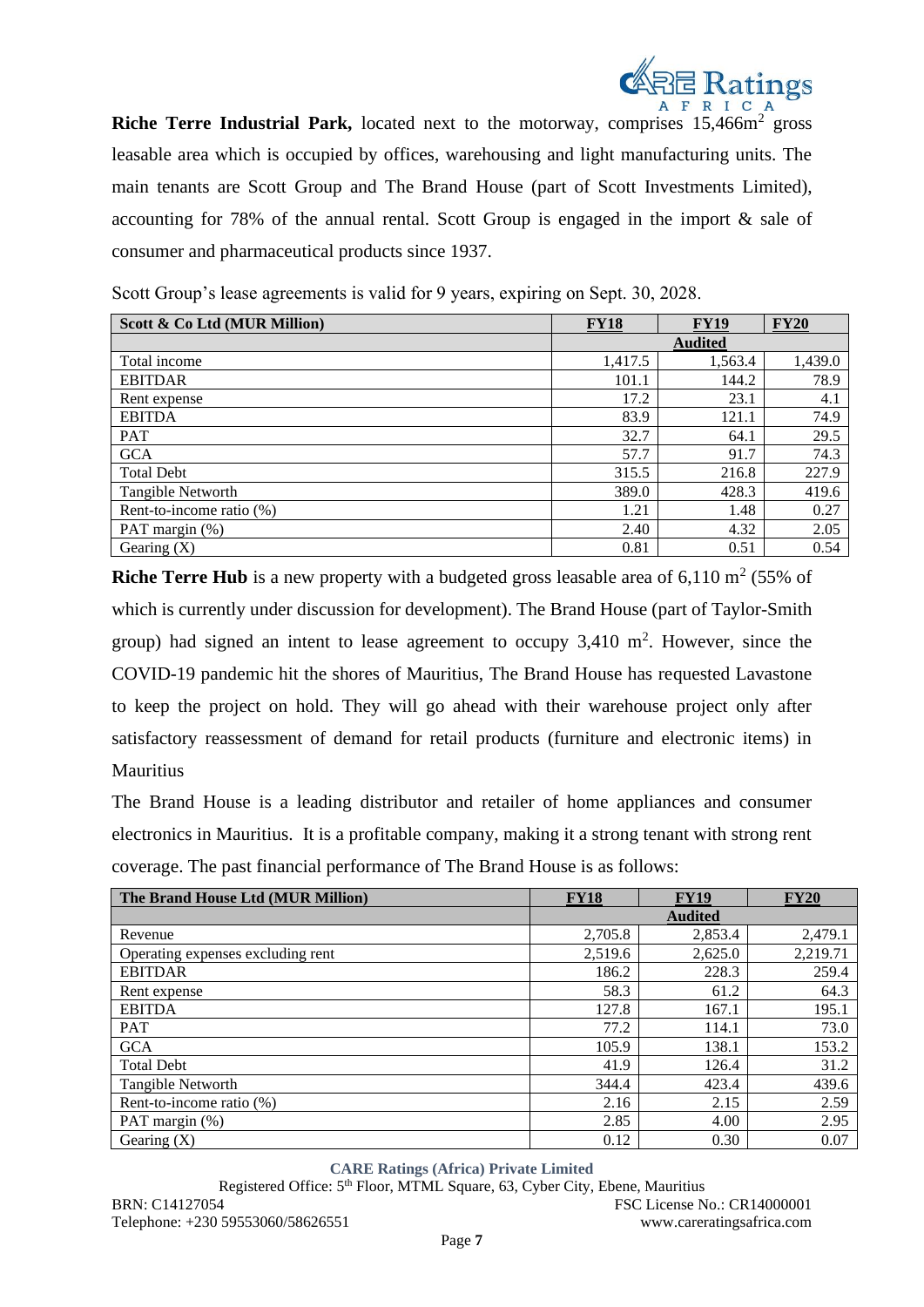

Manhattan and St Georges buildings, located in the heart of Port Louis, contribute to 14% and 9% of annual rental revenue respectively. Cim Finance Ltd. (rated CARE MAU AA; Negative) occupies the whole leasable area in Manhattan building and 71% of leasable area in St Georges building. Other tenants are Global Business Companies accounting for less than 5% of total rental each. Cim Finance Ltd's rental agreement is valid until 2028 for both properties.

# **2. Edith Cavell Properties Ltd: -**

Edith Cavell Properties Ltd ("ECP"), owns commercial property at 246 Edith Cavell Court  $(6,416 \text{ m}^2)$  in the centre of Port Louis. A wholly owned subsidiary of Lavastone and has been a profitable over last few years. In December 2018, ECP embarked on renovation of 246 Edith Cavell Court, by preserving the look and feel of the old building while making it a modern attraction inside. Accordingly, the existing tenants has been relocated to other properties and hence the company has not received any revenue in FY19. The renovation concluded in December 2019 and ECP has started housing tenants since. The premises consist of a commercial space (3,200 m<sup>2</sup>), space dedicated to art and culture spanning (500 m<sup>2</sup>), and office space  $(2,700 \text{ m}^2)$  which can host up to 300 persons. Initially the project costs were earmarked for Mur 286 million but had an overrun costs of Mur 30 million. The increase in costs was mainly with the high procurement costs of raw materials and tenants fit out costs. The company has utilized the Mur 316 million from the bonds proceeds to finance the projects and interestbearing loan will be repayable to Lavastone over a period of 15 years.

| <b>Edith Cavell Properties Ltd. (MUR Million)</b> | <b>FY19</b>    | <b>FY20</b>    | <b>FY21</b> |
|---------------------------------------------------|----------------|----------------|-------------|
|                                                   |                | <b>Audited</b> | Prov.       |
| Revenue                                           | 0              | 29             | 48          |
| Total income                                      | $\overline{0}$ | 29             | 48          |
| <b>EBITDA</b>                                     | $-3$           | 11             | 29          |
| Interest                                          | $\theta$       | 10             | 11          |
| Fair value loss on investment property            |                | $-128$         | $\Omega$    |
| <b>PBT</b>                                        | $-3$           | $-126$         | 14          |
| PAT                                               | $-3$           | $-104$         | 12          |
| <b>GCA</b>                                        | $-3$           | 2              | 14          |
| Dividend Paid/Proposed                            | $\overline{0}$ | 0              | $\theta$    |
| Repayment of loan from Lavastone Ltd (principal)  | $\theta$       | 0              |             |
| <b>Total Debt from Lavastone</b>                  | 157            | 298            | 315         |
| Cash & cash equivalents                           | $\theta$       | 10             | 23          |
| Tangible Net worth                                | 250            | 145            | 157         |
| EBIDTA margin (%)                                 | <b>NM</b>      | 39.53          | 60.10       |
| PAT margin (%)                                    | NM             | $-363.26$      | 24.62       |
| Gearing $(X)$                                     | 0.63           | 2.05           | 2.00        |
| <b>Total Debt/EBITDA</b>                          | NM             | 26.17          | 10.84       |
| Interest coverage (EBITDA/Interest)               | <b>NM</b>      | 1.15           | 2.61        |

As on September 2021, ECP has signed lease agreement for around 72% of the leasable area and the major tenants are The Brand House Ltd, Eversheds Sutherland Mauritius (legal firm),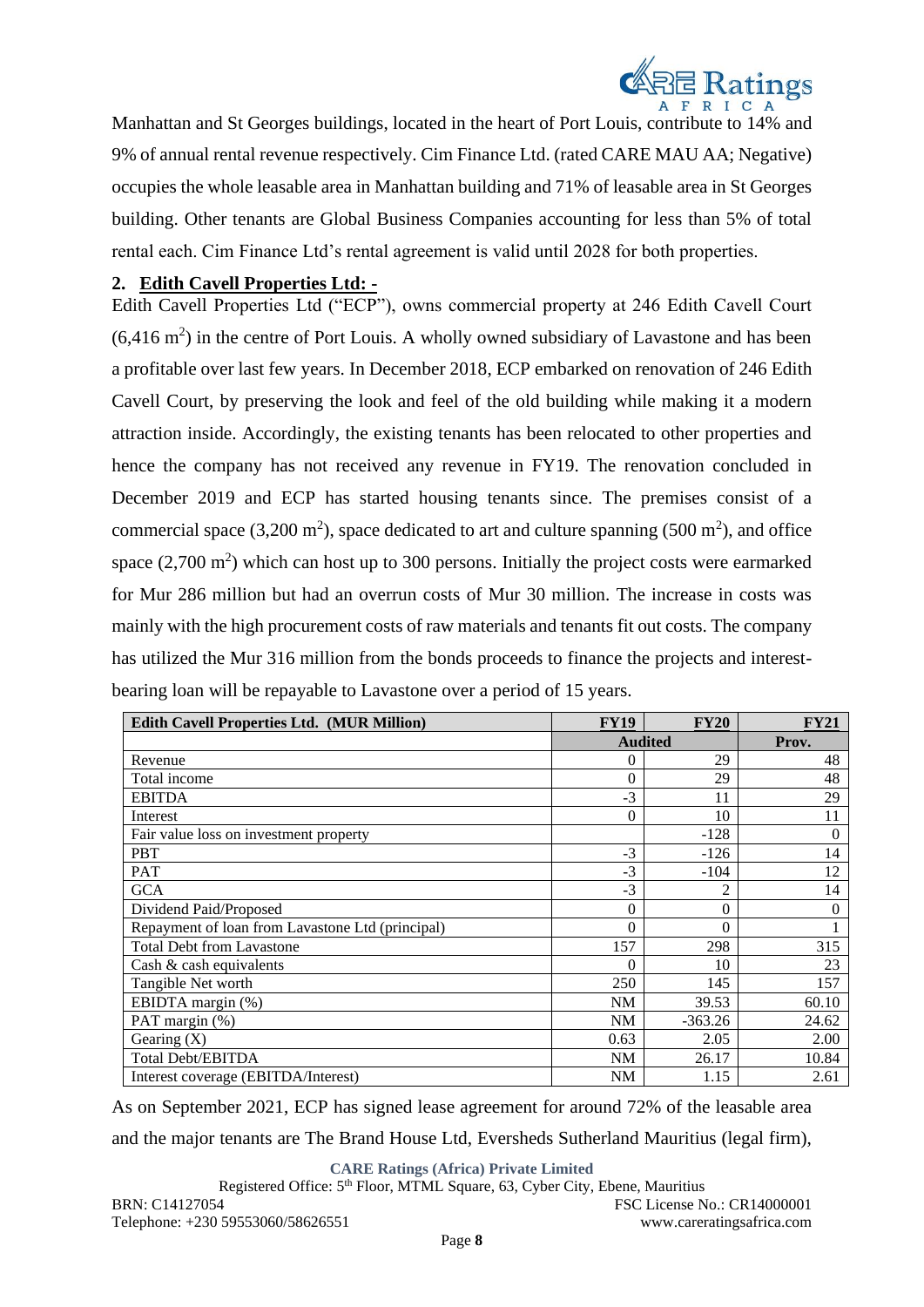

Luxemerken and Scott Ltd. All these tenants have signed rental agreements for 10 years (Luxemerken for 5 years) and covers around 48% of the total rentals. There is also an area for art and culture which is used for event specific purpose and generates revenue. FY20 has been the first revenue-generating year since the renovation. The FY20 performance was impacted by lower occupancy in the initial period (around 55% between Nov- June and 76% post July 2020) and support measures given to retail tenants due to the impact of COVID-19 pandemic and national lockdown on their performance. During first lockdown (March -June 2020), impact of rental discount on the company's cashflow was around Mur 4 million.

During second lockdown in March -June 2021, the impact of rental discount on the company's cashflow was around 2 million. As articulated by the management, the company already signed Lease Agreement with 2 new tenants and lease tenure to commence from November 2021. Occupancy will be 85% from Nov 21.

#### **3. Compagnie Valome Ltée: -**

Compagnie Valome Ltée ("CVL") owns the premises of the Mourouk Ebony Hotel, a 35 rooms 3-star hotel located in Rodrigues Island with a track record of over 20 years. CVL was acquired by Lavastone in July 19 at an aggregate cost of MUR 143 million. The hotel is built on an area of  $35,326$  m<sup>2,</sup> and comprises of beach restaurant, conference Centre and a multipurpose/reception venue hall.

In April 2019, CVL has entered into a agreement with Mourouk Ebony Management Ltd (Holding company of Mourouk Ebony Hotel) to lease the hotel property up to June 2031. CVL has been receiving MUR 465,000 per month from September 2019 to February 2021.

The expansion of the hotel has been postponed due to the COVID-19 pandemic. The hotel was operational between September 2020- February 2021 at 80-100% occupancy, since it was the only travelling destination for the Mauritians, given the closure of the borders. From March 2021, the hotel has been closed and renovation has commenced from May 2021. The contractor has already commenced refurbishment of the hotel. However, there has been some logistical delays wrt to transport of construction materials from Mauritius to Rodrigues. The management has articulated the same has been resolved and the project is expected to be operational by September 2022.

No rental income will be received during expansion and renovation period.

The expansion and renovation, comprising of adding a minimum of 30 rooms, is expected to cost a maximum of MUR 190 million (fixed price contract). Post renovation, CVL is entitled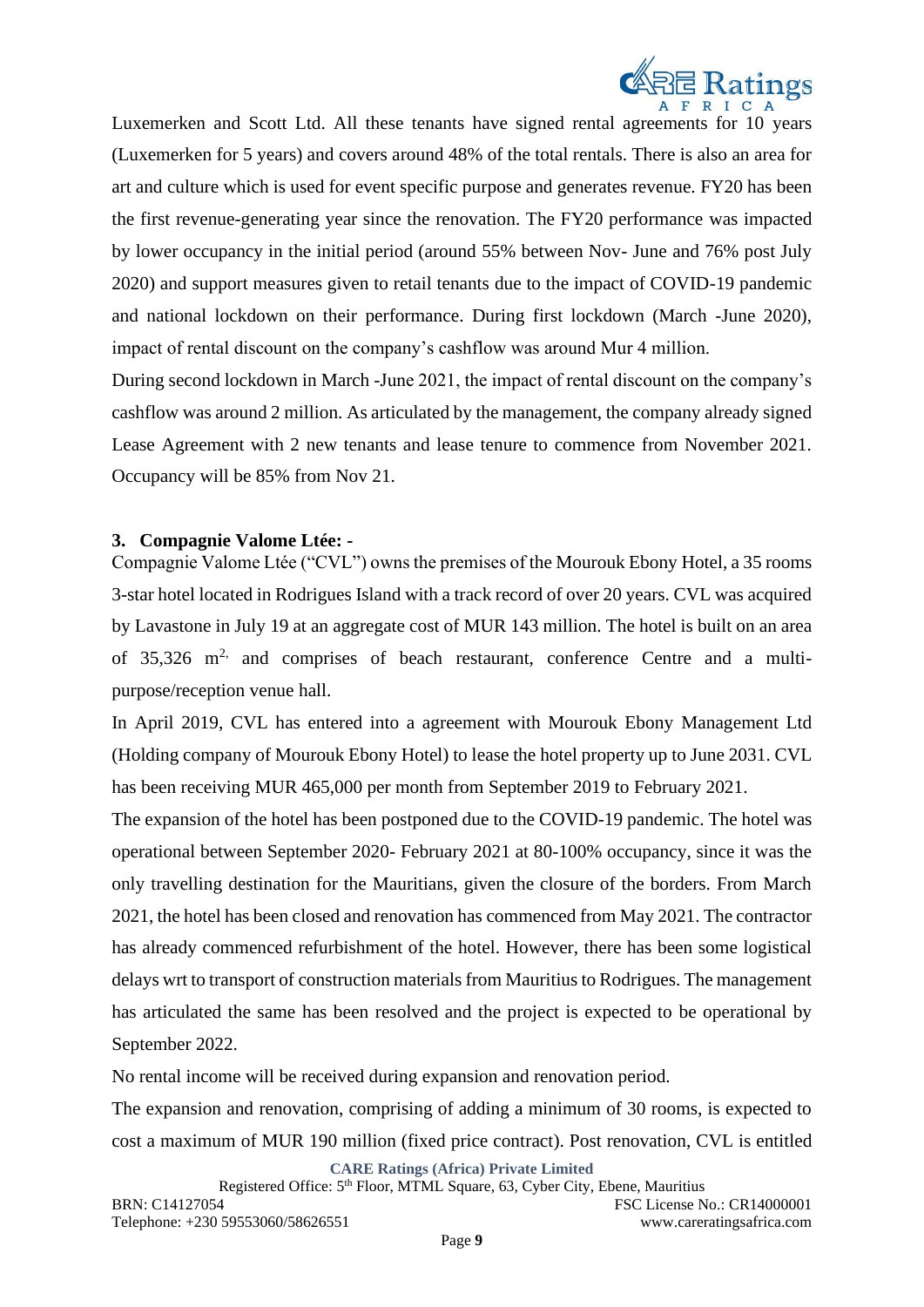

to receive rentals amounting to 8% of the renovation cost plus acquisition cost. The rent will subsequently be subject to an annual escalation equal to the percentage increase in the simple average of monthly CPI, with an annual ceiling of 2.5% and a floor of 1.5%.

Lavastone will extend a 15-Year MUR 264 million loan to CVL for the renovation and for acquisition of a leasehold land near the hotel. The loan will bear an interest rate and capital will be repaid on a monthly basis. Post renovation, CVL is expected to have a positive PAT after interest payment, adequate to cover principal repayment to Lavastone.

In FY21, CVL has received monthly rental income of MUR 465,000 from September 2020- February 2021. The projections of CVL assume that the hotel will undergo renovation as from March 2021 and the rental income will be lower to the extent of the closure in FY21 & FY22.

#### **4. Victoria Station Limited ("VSL"): -**

In 2019, Lavastone acquired 29% (MUR 150 million) in Victoria Station Limited, which is a Govt. of Mauritius backed project that consists of revamping the Victoria Bus Terminal in Port Louis to include a modern and visually aesthetic bus terminal with increased bus bays, office space, a hawker area, parking facilities and commercial spaces and other amenities. Lavastone, in addition to being investor in Victoria Station Limited, also has development management input regarding the project. The other investors are Innodis, RHT Bus Services, Promotion  $\&$ Development Bloomage and Mauritius Civil Service Mutual Aid Association. The aggregate project cost is MUR 1.8 billion (to be financed by debt and equity). The project is expected to be completed in two phases - retail space, hawker stalls and bus stations are expected to be operative by August 2022 and the office space is expected to be available by March 2023.

Once operational, VSL's main revenue will be from rentals to be received from renting of retail space, renting of Hawker stalls to the city council, renting of office space to Ministry of National Infrastructure and rentals from Municipal Council of Port-Louis for using the bus bay.

#### **Long tenure of lease agreement vis-à-vis bond tenor with low exit risk and demonstrated track record of lease renewal**

All the lease rentals in Lavastone Properties, Edith Cavell Properties and Compagnie Valome have escalation clause. Majority of the rental agreements are for more than 8 years vis-à-vis bond tenure of 7 years. In FY20, IQEQ and CFSL (occupying 97% of Le Cascades building for more than 7 years) have signed lease agreement for 10 years (valid till June 2029). In FY20, Scott & Co. (occupying 60% of Riche Terre Industrial park) has signed lease agreement for 9 years (Sept 2028). In FY20, The Brand House (occupying 55% of Riche Terre Hub) has signed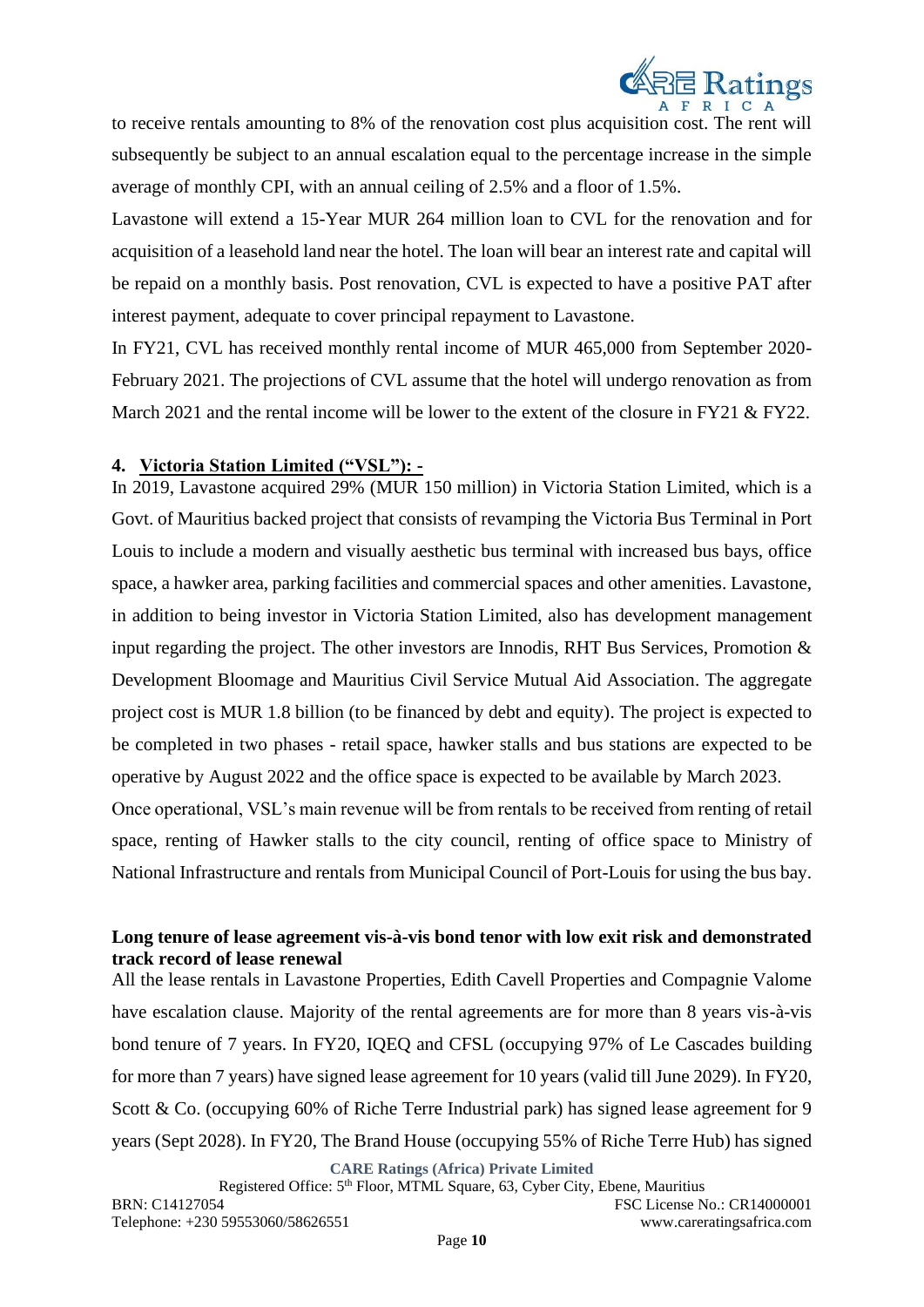

lease agreement for 10 years (May 2035). In FY20, CIM Finance (occupying 100% of Manhattan for more than 10 years and 71% of St Georges) has signed lease agreement for 9 years (Sept 2028). In September 2020, The Brand House Ltd, Eversheds Sutherland Mauritius (legal firm), Luxemerken and Scott Ltd (occupying around 60% of the rentals of Edith Cavell have signed rental agreements for 10 years (Luxemerken for 5 years). CVL has also entered into an agreement with Mourouk Ebony Management Ltd to lease the hotel property up to June 2031. Given that the tenants of Lavastone Properties (IQEQ, CFSL, The Brand House and Scott & Co.) and Edith Cavell (The Brand House only) has been occupying the property for last 7- 10 years and has renewed lease Agreement in FY18 and FY19 for 10-15 years and high cost of relocation, there is high probability of them renewing the Agreement again in FY28-29.

#### **Satisfactory Financials**

Lavastone is an investment company, and its only source of revenue are management fees dividend and interest income received from its subsidiary/associate companies. Post restructuring and transfer of various subsidiaries under Lavastone, it started receiving income in the form of dividends from its subsidiaries which hold yielding properties.

Lavastone has issued a Bond of Mur 350 million (@3.10% for 7 years) in February 2021 and utilized the proceeds to invest in renovation of Edith Cavel and buying land in Plaine Lauzun. In February 2022, Lavastone proposes to issue Bond of MUR 325 million ((@3.10% for 7 years) and utilize the proceeds for renovation of hotel in Rodrigues in CVL and development of road infrastructure and acquisition of 7th floor in Les Cascades.

The management has stated the balance Bond of Mur 325 million will be availed only when the company plans to go ahead with the construction of warehouse in Rich Terre Industrial hub, which is subject to signing of long-term lease Agreement with The Brand House. It is in discussion with The Brand House and The Brand house is waiting for pickup in demand for electronic and furniture's in Mauritius. Accordingly, the project is expected to be executed in later part of FY22. CRAF has also considered the same in projections.

Lavastone will be receiving interest and capital repayment on the loans extended to its subsidiaries over a period of 15 years. All the group companies including Lavastone are debt free (barring B59 which has availed debt from BCP Bank).

In FY20, (Oct1-Sep30), Lavastone (Standalone) has achieved a revenue of MUR 36 million, mainly from dividend income and PAT of MUR (4) million. PAT was negative due to noncash fair value loss. GCA was positive at Mur 17 million.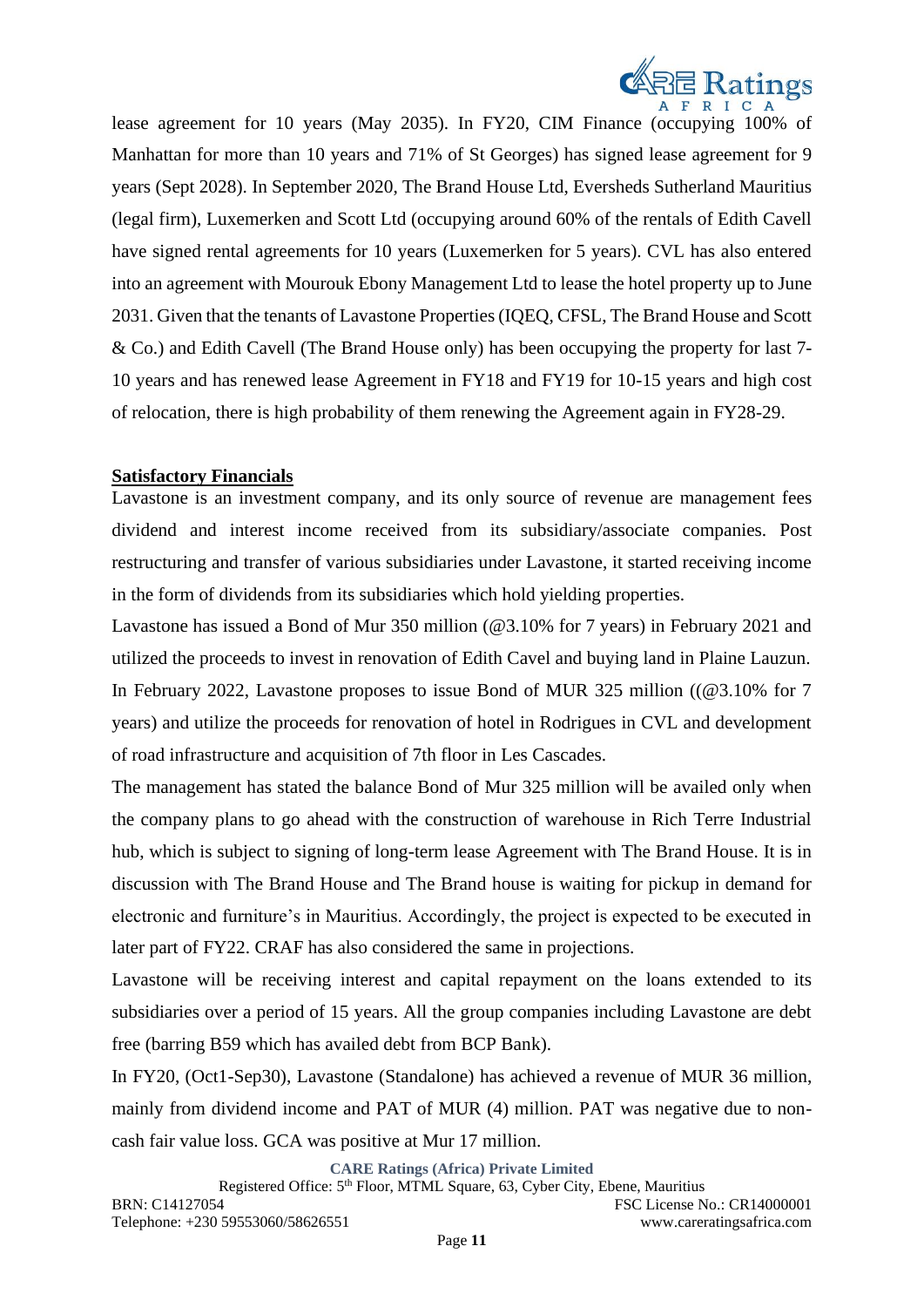

In FY20, Lavastone received dividends of MUR 13.6 million from Lavastone Properties and interest income of MUR 21 million. Total revenue in FY20 is lower than FY19 because of a one-off dividend from The Belle Mare SPV of MUR 30 million in FY19 arising from sale of land.

In FY 20, Lavastone (Consolidated) has received total rentals of MUR 197 million (increased by 22% over the previous year), mainly due to increase in occupancy in the Lavastone properties and Edith Cavell Properties. In 9MFY21, revenue and EBIDTA is higher due to higher occupancy in Lavastone properties and Edith Cavell Properties.

Lavastone (Consolidated) will be also generating cash by selling land in Casa Noyale though morcellement route (sell land and develop infrastructure based on confirmed sales). The company is expected to generate stable profit between FY22-27.

Overall gearing ratio will deteriorate to 0.44x compared as on September 2023, with Mur 1,000 million Bond issue in Lavastone Properties and Mur 320 million loan in B59 and Southwest. Both are cash generating companies and don't need group support. Post that, with steady debt repayment, gearing will improve. Going forward, Debt/EBIDTA and other liquidity ratios are expected to remain comfortable over the projected period.

The Company proposes to repay the Bond out of dividend and interest to be received from subsidiary and associate companies and proceeds from repayment of loan by the subsidiaries.

#### **Refinancing Risk at time of redemption**

Cash balance in Lavastone (Standalone) will be more than MUR 700 million as on Sept 30, 2027 (Bond repayment of MUR 350 million in February 2028) and more than Mur 500 million as on Sept 30, 2028, thereby having no refinancing issue.

However, there is a risk of utilization of such excess cashflow by way of dividend payment, acquisitions, etc. during FY22-28 (before repayment in FY28, FY29 and Fy30). The risk gets mitigated to some extent, since the company has to build up cash for 50% of the debt repayment, as per terms of the sanction.

Refinancing risk is also low, considering the company being part of Taylor group and most of the tenants (occupying the respective property for last 7-10 years) having demonstrated preference to continue in the same premise due to stability in operations and high cost of relocation.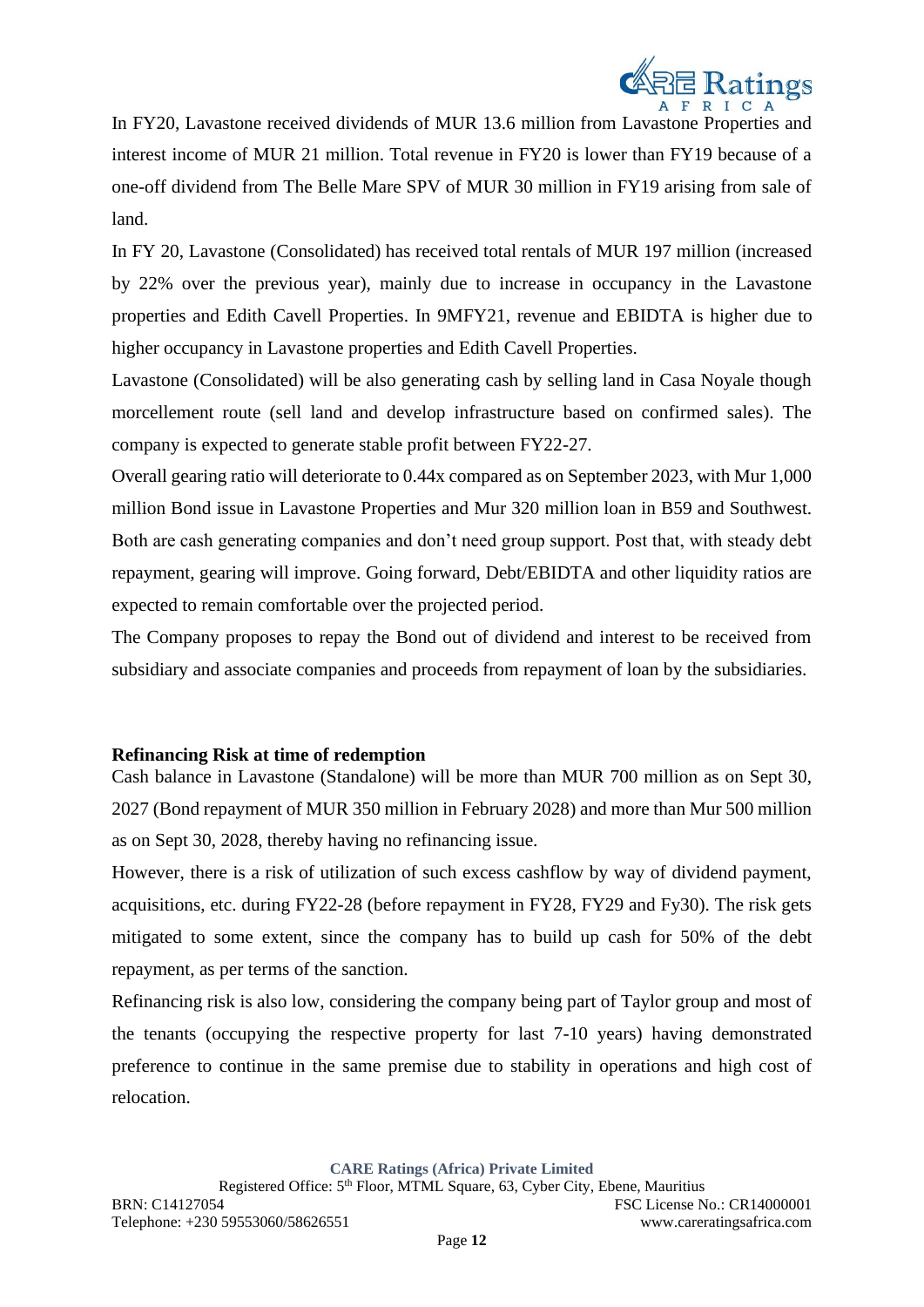

The company's 9 years lease agreements vis-a-vis repayment period of 7 years also provide support. Finally, the sale of real estate is the last resort. The ability of Taylor group to raise funds though any of the sources mentioned in a timely manner would be a key rating sensitivity.

# **Industry Risk Rental Market:**

The majority of offices is currently based in Ebene occupying some 312,000 sqm GLA out of which 80% are Grade A properties. Port-Louis ranks second with a total GLA of 174,000 sqm out of which only 31% are Grade A properties. In the recent past the Mauritian real estate scenery has been experiencing a decentralization of office spaces from Port Louis to areas like Ebene and Vivea Business Park in Moka Smart city. Vivea business Park has existing Grade A office property of 25,000 sqm, which generates steady rentals.

The main drivers of this trend have been the lack of parking spaces, increasing traffic congestion to move in and out of Port Louis & Ebene and increasing prices. The current total operational office stock situated in the main business nodes (Ebene, Port-Louis, Phoenix and Quatre Bornes) is 535,000 sqm of GLA – 75% are Grade A properties.

With the introduction of smart cities, a number of companies have started to relocate across the various smart cities being built. The most advanced projects as on date is Vivea Business Park (Moka) and Uniciti each with operational GLA of 25,000 sqm and 15,000 sqm respectively. Expansion plans are ongoing. The current operational office space within the smart cities is 58,400 sqm of GLA, with all Grade A properties. This brings the total existing office stock in Mauritius at 600,000 sqm GLA.

However, with recent developments such as the Supreme Court (near Les Cascades, Manhattan and St Georges building), Metro Express project and Project Victoria, amongst others, Port Louis is regaining its attractiveness to house office spaces as congestion is expected to decrease and parking facilities are likely to be more accessible. A revamp of the capital is also attracting more retailers to set up outlets in the city, increasing demand for rental space in Port Louis. This apart, given that Lavastone has lot of parking spaces, it is easier for the group to attract people for office spaces including people in the legal profession, preferring office space near the Supreme Court.

There has been a growing demand for both commercial and office space over the last decade in Mauritius. However, the future trend remains uncertain due to the COVID-19 pandemic;

**CARE Ratings (Africa) Private Limited**

Page **13**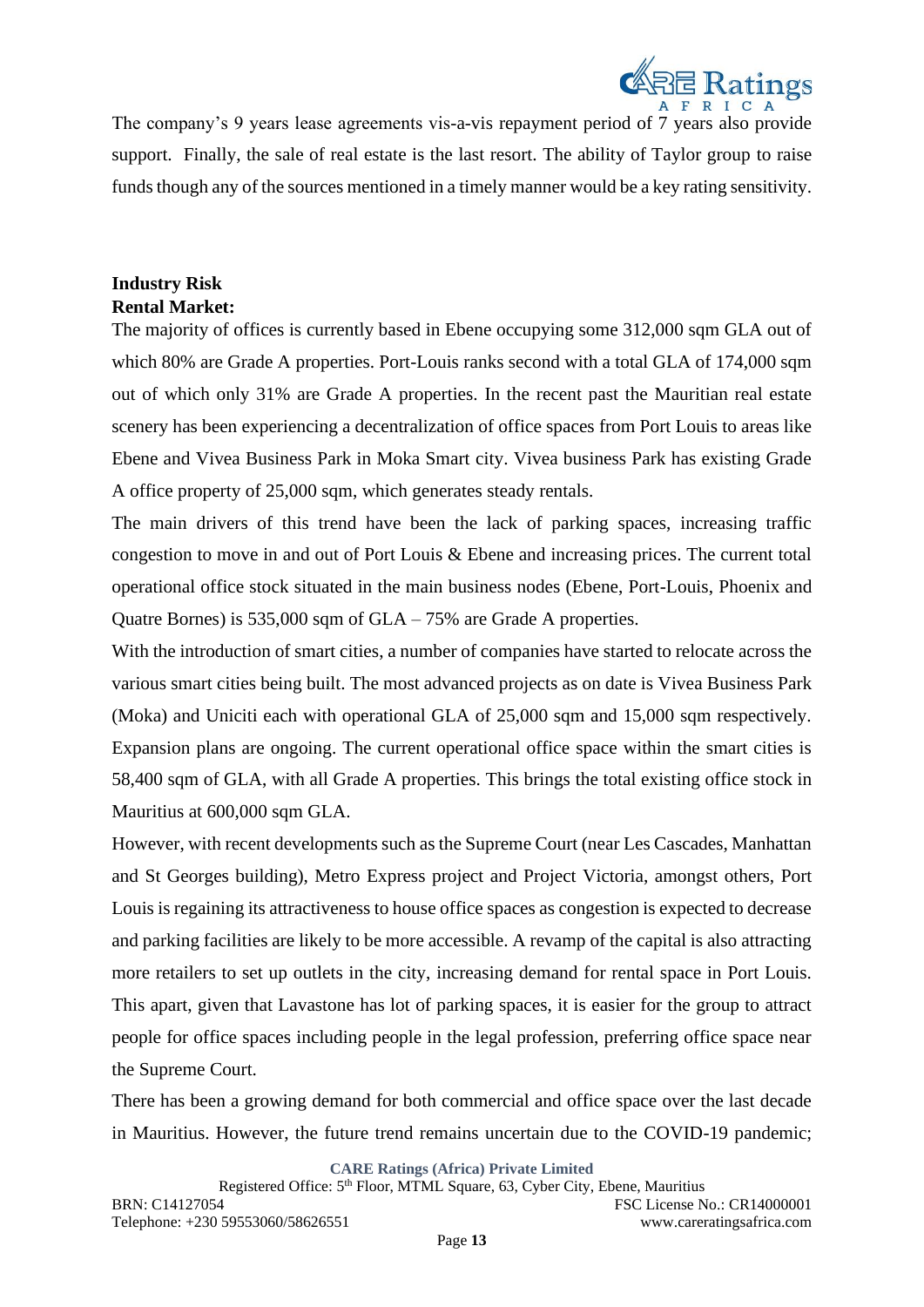

while growth in the demand for office space is likely to resume in the long run-in spite of an expected stagnation in the short term, uncertainty looms around the demand for commercial properties as it remains one of the segments of real estate that is most vulnerable to economic downturns.

**Rentals:** The current rental for office buildings in Port Louis ranges around MUR 480 per sqm for a basic office to MUR 1,100 for grade A modern office buildings. The rental for office properties in Ebene ranges from MUR 330 per sqm for basic office to MUR 900 sqm for the grade A modern office properties. We have seen that tenants are willing to pay higher rentals for Grade A modern office buildings. The main requirements of these tenants are offices being strategically situated mainly in the centre of the island, flexible layout within the building to cater for future expansion, sufficient parking spaces and attractive work environment (which is catered by business parks with green spaces, daily conveniences within reach and modern spaces).

#### **Prospects**

The prospects of Lavastone depends on timely receipt of lease rentals, improvement in performance of dividend paying subsidiaries/associates and successful execution of construction/renovation projects within the envisaged cost and timelines. The rating is sensitive to Lavastone's ability to build up cash from operations over the term of the Bond to repay MUR 350 million in FY28 (February 2028), and investment in any new debt funded acquisition and renovations. The company's proposed foray into debt funded expansion or renovation of its existing hotel in Rodrigues without any improvement in the outlook of the hotel sector is a negative rating sensitivity.

| <b>Standalone Financial performance of Lavastone</b> | <b>MUR Million</b>       |          |
|------------------------------------------------------|--------------------------|----------|
| For the year ended as on                             | <b>Sep-19</b>            | $Sep-20$ |
|                                                      | <b>Audited</b>           |          |
| <b>Total Income</b>                                  | 60                       | 36       |
| <b>EBITDA</b>                                        | 56                       | 28       |
| Interest                                             | $\overline{\phantom{a}}$ | 10       |
| <b>PBT</b>                                           | 56                       | $-3$     |
| PAT                                                  | 55                       | $-4$     |
| Gross Cash Accruals (GCA)                            | 55                       | 17       |
| Dividend paid/proposed                               | 14                       | 14       |
| <b>Financial Position</b>                            |                          |          |
| Equity share capital                                 | 1,721                    | 1,721    |

**FINANCIAL PERFORMANCE**

**CARE Ratings (Africa) Private Limited**

Registered Office: 5<sup>th</sup> Floor, MTML Square, 63, Cyber City, Ebene, Mauritius BRN: C14127054 FSC License No.: CR14000001 Telephone: +230 59553060/58626551 www.careratingsafrica.com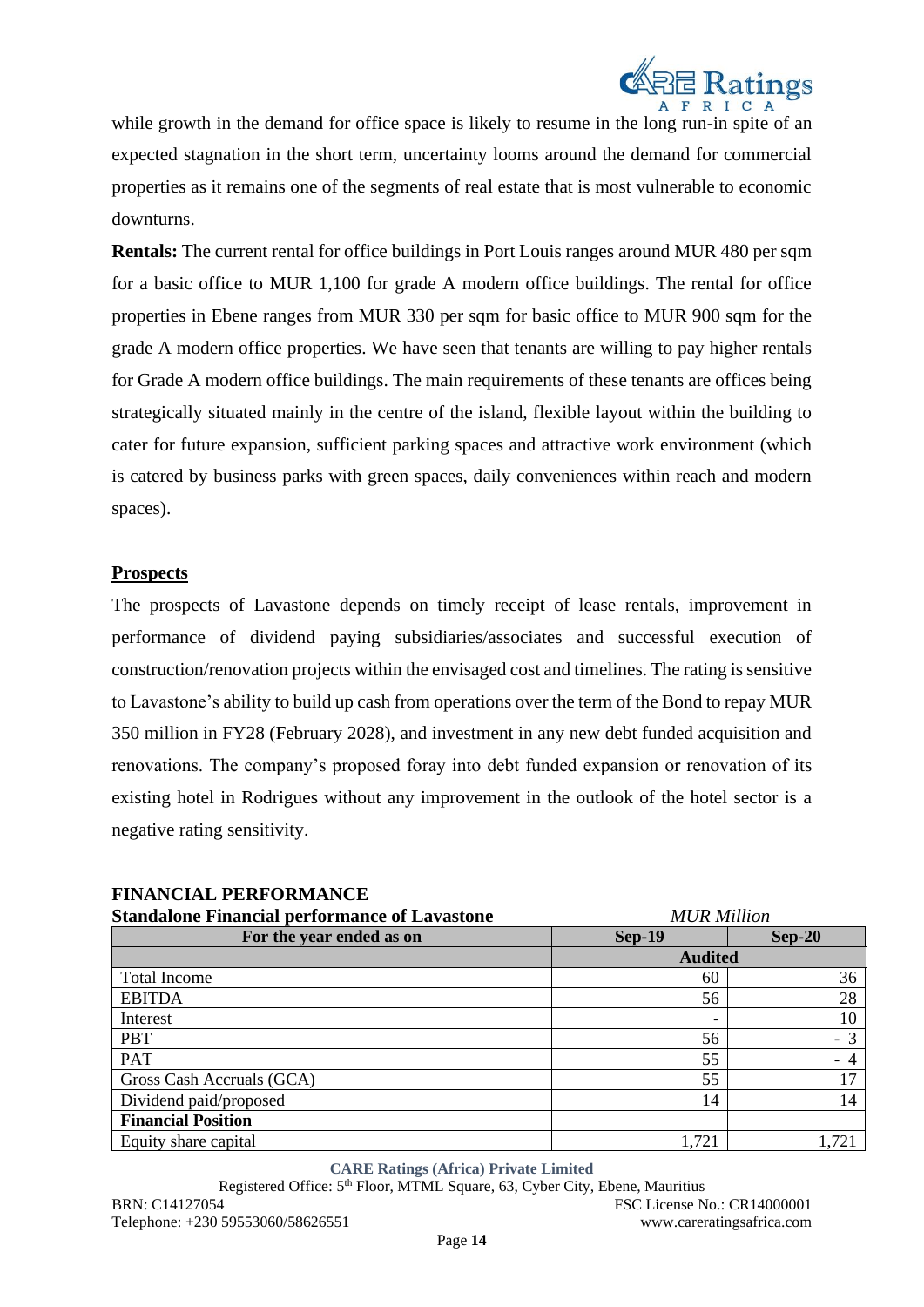

|                                 | ALAICA         |          |
|---------------------------------|----------------|----------|
| For the year ended as on        | <b>Sep-19</b>  | $Sep-20$ |
|                                 | <b>Audited</b> |          |
| Tangible networth               | 1,762          | 1,745    |
| Total debt                      |                | 348      |
| - Long term debt                |                | 3        |
| - Short term debt               |                | 345      |
| Cash & Bank balances            | 14             |          |
| <b>Key Ratios</b>               |                |          |
| Profitability (%)               |                |          |
| EBITDA / Total operating income | 92.13          | 77.27    |
| PAT / Total income              | 90.32          | $-9.94$  |
| ROCE- operating (%)             | 2.75           | 0.33     |
| $RONW(\%)$                      | 3.92           | $-0.20$  |
| <b>Solvency</b>                 |                |          |
| Long Term                       |                |          |
| Long-term debt to equity ratio  | 0.00           | 0.00     |
| Overall gearing ratio           | 0.00           | 0.20     |
| Interest coverage (times)       | 557.10         | 2.79     |
| Long-term Debt/EBITDA           | 0.00           | 0.10     |
| Total debt/EBITDA               | 0.00           | 12.45    |

# **Consolidated Financial performance of Lavastone**

| For the year ended as on  | <b>Sep-19</b>   | <b>Sep-20</b>    |  |
|---------------------------|-----------------|------------------|--|
|                           |                 | <b>Audited</b>   |  |
| <b>Total Income</b>       | 162             | 197              |  |
| <b>EBITDA</b>             | 60              | 99               |  |
| Depreciation              | $\Omega$        | $\mathbf{1}$     |  |
| Interest                  | $\overline{c}$  | 18               |  |
| Profit on land sales      | $\mathbf{1}$    | $\theta$         |  |
| <b>PBT</b>                | 186             | (106)            |  |
| <b>PAT</b>                | 156             | (103)            |  |
| Gross Cash Accruals (GCA) | 176             | 68               |  |
| Dividend paid/proposed    | 14              | 14               |  |
| Equity share capital      | 1,721           | 1,721            |  |
| Tangible net worth        | 2,854           | 2,744            |  |
| Total debt                | 113             | 437              |  |
| - Long term debt          | 36              | 92               |  |
| - Short term debt         | $\overline{77}$ | $\overline{345}$ |  |
| Cash/Bank                 | 38              | 29               |  |
| <b>Key Ratios</b>         |                 |                  |  |
| EBITDA margin             | 37.02           | 50.29            |  |
| PAT / Total income        | 96.28           | (52.45)          |  |
| ROCE- operating (%)       | 2.61            | 3.12             |  |
| RONW(%)                   | 7.12            | $-3.70$          |  |
| Long-term debt/equity     | 0.01            | 0.03             |  |
| Overall gearing ratio     | 0.04            | 0.16             |  |
| Interest coverage (times) | NM              | 5.60             |  |
| Long-term Debt/EBITDA     | 0.30            | 0.64             |  |
| Total debt/EBITDA         | 0.94            | 2.77             |  |
| Current ratio             | 1.17            | 0.28             |  |
| <b>Adjustments</b>        |                 |                  |  |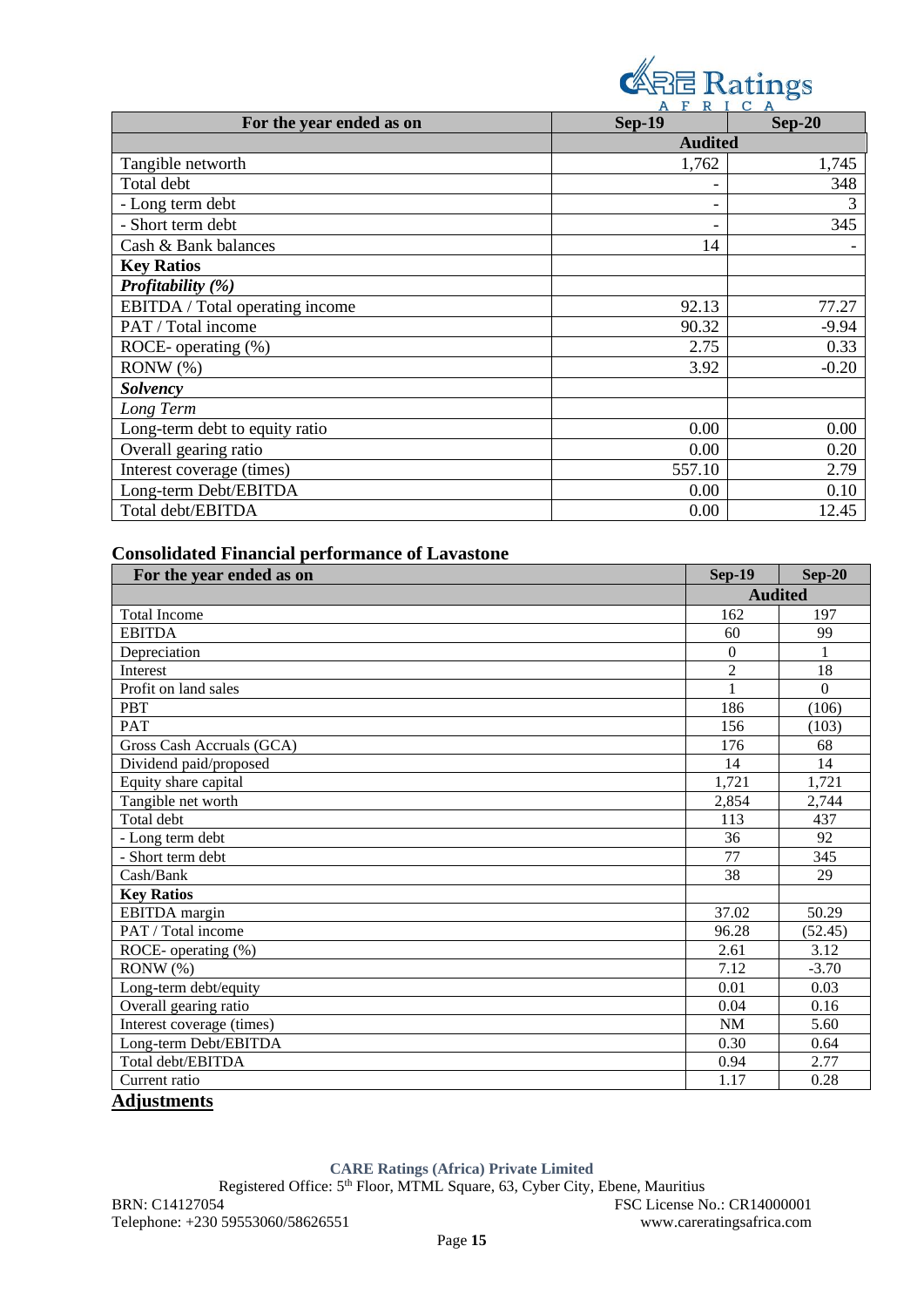

- 1. Tangible networth is calculated by netting off revaluation reserve, and non-purchased intangible assets from total equity.
- 2. Gross Cash Accruals (GCA) is calculated as PAT+ Depreciation + deferred tax+ other non-cash expenditure.
- 3. Overall Gearing ratio is calculated as total debt (long term and short-term debt)/Tangible **Networth**

#### **Details of Instrument**

| www                |                             |                                                                           |                               |
|--------------------|-----------------------------|---------------------------------------------------------------------------|-------------------------------|
| <b>Particulars</b> | <b>Amount (MUR Million)</b> | <b>Repayment (MUR Million)</b>                                            | <b>Interest Rate</b>          |
| Bond               | 350                         | Bullet repayment in Year 7 (February 2028)                                | $3.10\%$ p.a.                 |
| Proposed bond      | 650                         | Bullet repayment in Year 7 (February 2029)<br>if issued in February 2022) | $3.10\%$ p.a.<br>(indicative) |

| <b>Particulars</b>            | <b>Instrument</b>                                                                                          |  |  |
|-------------------------------|------------------------------------------------------------------------------------------------------------|--|--|
| Type of Instrument            | <b>B</b> ond                                                                                               |  |  |
| Investor                      | The Mauritius Commercial Bank                                                                              |  |  |
| <b>Bond Issued (Feb 2021)</b> | Mur 350 million                                                                                            |  |  |
| Repayment terms &             | February 2028. Bullet repayment at the end of $7th$ year from issue date (February 2021).                  |  |  |
| Maturity                      | Cash buildup of 50% from February 2024 over next 4 years for the principal repayment in                    |  |  |
|                               | Feb 2028 (i.e. Mur 45 million annually for the Bond issue of Mur 350 million).                             |  |  |
|                               | To be reflected in cash balance at the end of each financial year end.                                     |  |  |
| <b>Interest Rate</b>          | 3.10% p.a. (Repo Rate + 1.25%). Repo Rate is 1.85% as on August 31, 2021.                                  |  |  |
| Purpose                       | Financing the already completed Edith Cavell project and acquisition of land in Plaine Lauzun              |  |  |
| Financial and non-financial   | Issuers Interest coverage to be more than 2x<br>$\bullet$                                                  |  |  |
| covenants for total Bond      | Loan to Value Ratio < $0.6x$<br>$\bullet$                                                                  |  |  |
| Issue                         | Cash buildup of 50% over next 7 years for principal repayment for entire Mur 1,500<br>$\bullet$            |  |  |
| (Annually)                    | million                                                                                                    |  |  |
|                               | <b>Security</b> - Secured by a first rank floating charge over all its assets and each of the<br>$\bullet$ |  |  |
|                               | guarantors to give corporate guarantee                                                                     |  |  |
| <b>Proposed Bond</b>          | Mur 650 million                                                                                            |  |  |
| Repayment                     | Bullet repayment at the end of 7th year from date of issue.                                                |  |  |
| <b>Interest Rate</b>          | 3.10% p.a. floating rate (same as existing Bond)                                                           |  |  |
| Purpose                       | Finance ongoing capex of renovation of Mourouk hotel in Rodrigues and construction of                      |  |  |
|                               | warehouse at Riche Terre Hub, once a lease agreement has been signed with tenant.                          |  |  |

As per SEM communique dated 18th February 2021, Lavastone Ltd. (Lavastone) has raised Mur 1,500 million under secured Notes programme. However, as confirmed by the management and The Mauritius Commercial Bank (MCB; sole subscriber of the Bond issue), Lavastone has tied up with MCB for a multi tranche Bond issue of Mur 1,500 million in February 2021, valid till February 2022. Lavastone has raised only Mur 350 million by issuing Bonds to The Mauritius Commercial Bank and has utilized the proceeds to repay Mur 350 million overdraft facility availed from MCB.

**CARE Ratings (Africa) Private Limited**

Registered Office: 5<sup>th</sup> Floor, MTML Square, 63, Cyber City, Ebene, Mauritius

**Bond**